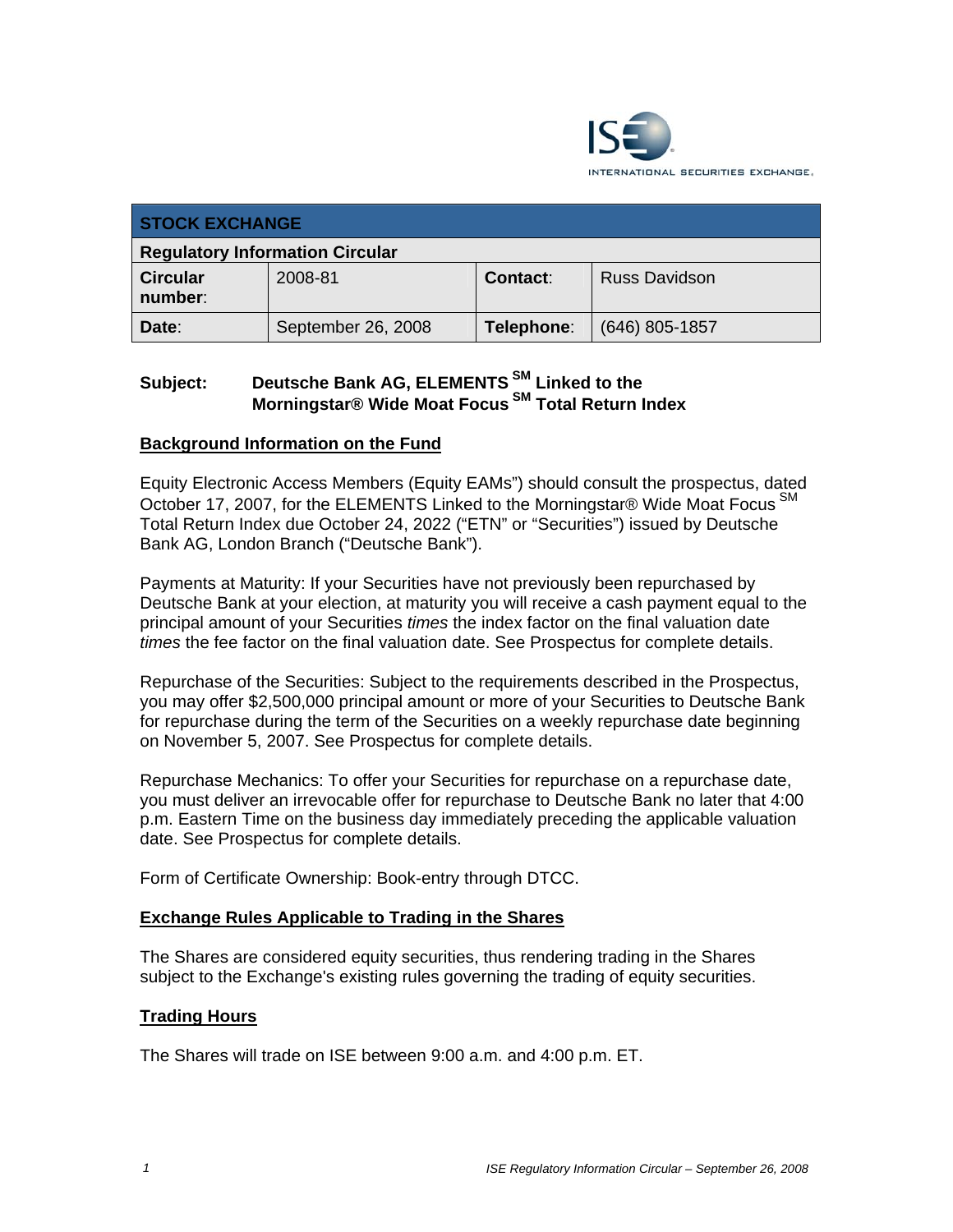Equity EAMs trading the Shares during the Pre-Market Session are exposed to the risk of the lack of the calculation or dissemination of underlying index value or intraday indicative value ("IIV"). For certain derivative securities products, an updated underlying index value or IIV may not be calculated or publicly disseminated in the Pre-Market hours. Since the underlying index value and IIV are not calculated or widely disseminated during Pre-Market hours, an investor who is unable to calculate implied values for certain derivative securities products during Pre-Market hours may be at a disadvantage to market professionals.

### **Trading Halts**

ISE will halt trading in the Shares of a Trust in accordance with ISE Rule 2101(a)(2)(iii). The grounds for a halt under this Rule include a halt by the primary market because it stops trading the Shares and/or a halt because dissemination of the IIV or applicable currency spot price has ceased, or a halt for other regulatory reasons. In addition, ISE will stop trading the Shares of a Trust if the primary market de-lists the Shares.

### **Delivery of a Prospectus**

Pursuant to federal securities laws, investors purchasing Shares must receive a prospectus prior to or concurrently with the confirmation of a transaction. Investors purchasing Shares directly from the Fund (by delivery of the Deposit Amount) must also receive a prospectus.

Prospectuses may be obtained through the Distributor or on the Fund's website. The Prospectus does not contain all of the information set forth in the registration statement (including the exhibits to the registration statement), parts of which have been omitted in accordance with the rules and regulations of the SEC. For further information about the Fund, please refer to the Trust's registration statement.

**This Regulatory Information Bulletin is not a statutory Prospectus. Equity EAMs should consult the Trust's Registration Statement, SAI, Prospectus and the Fund's website for relevant information.**